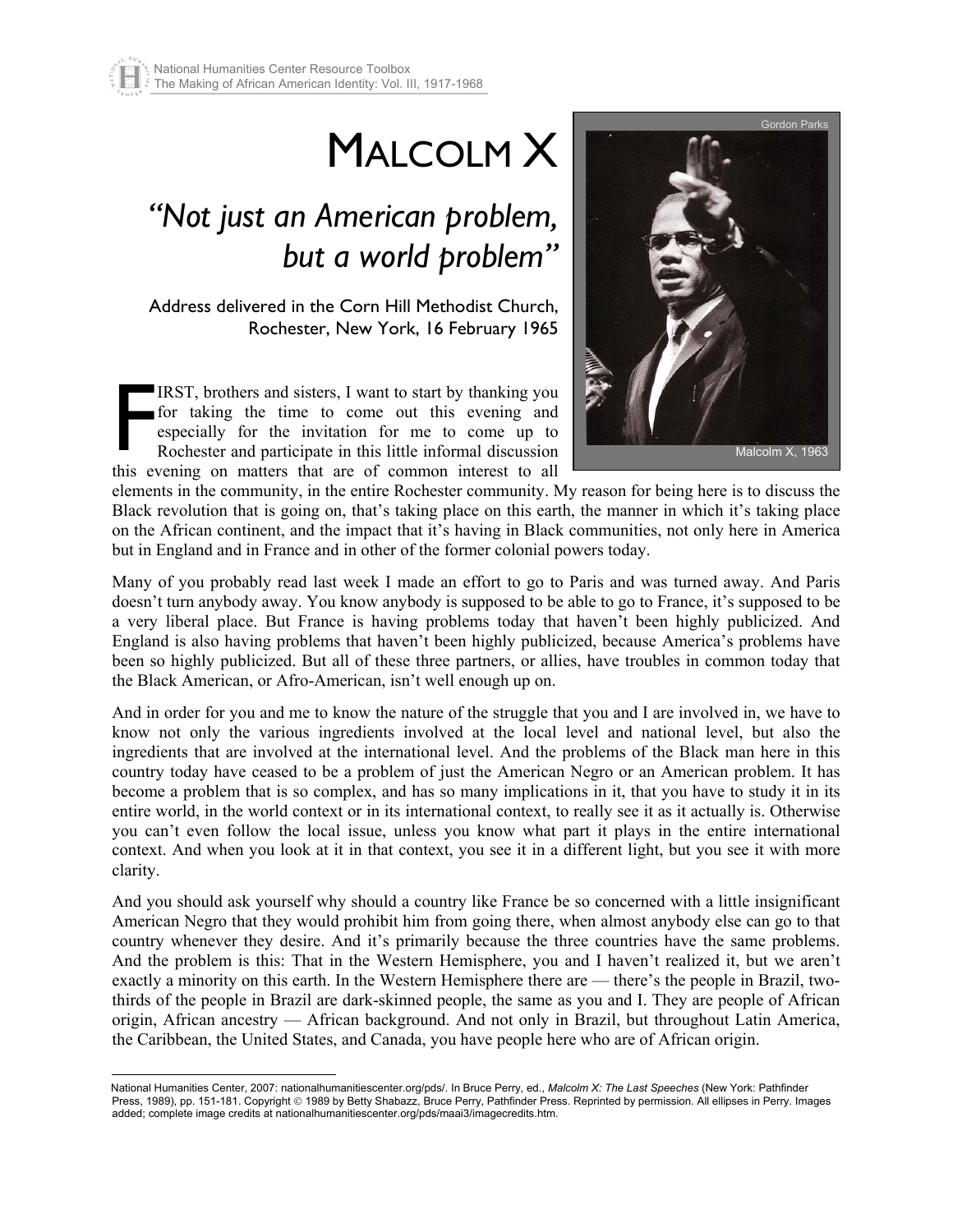Many of us fool ourselves into thinking of Afro-Americans as those only who are here in the United States. America is North America, Central America, and South America. Anybody of African ancestry in South America is an Afro-American. Anybody in Central America of African blood is an Afro-American. Anybody here in North America, including Canada, is an Afro-American if he has African ancestry even down in the Caribbean, he's an Afro-American. So when I speak of the Afro-American, I'm not speaking of just the 22 million of us who are here in the United States. But the Afro-American is that large number of people in the Western Hemisphere, from the southernmost tip of South America to the northernmost tip of North America, all of whom have a common heritage and have a common origin when you go back to the roots of these people.

Now, there are four spheres of influence in the Western Hemisphere, where Black people are concerned. There's the Spanish influence, which means that Spain formerly colonized a certain area of the Western Hemisphere. There's the French sphere of influence, which means that area that she formerly colonized. The area that the British formerly colonized. And then those of us who are in the United States.

The area that was formerly colonized by the Spanish is commonly referred to as Latin America. They have many dark-skinned people there, of African ancestry. The area which the French colonized here in the Western Hemisphere is largely referred to as the French West Indies. And the area that the British colonized are those that are commonly referred to as the British West Indies, and also Canada. And then again, there's the United States. So we have these four different classifications of Black people, or nonwhite people, here in the Western Hemisphere.

Because of the poor economy of Spain, and because it has ceased to be an influence on the world scene as it formerly was, not very many of the people from — not very many of the black-skinned people from the Spanish sphere of influence migrate to Spain. But because of the high standard of living in France and England, you find many of the Black people from the British West Indies have been migrating to Great Britain, many of the Black people from the French West Indies migrate to France, and then you and I are already here.

So it means that the three major allies, the United States, Britain, and France, have a problem today that is a common problem. But you and I are never given enough information to realize that they have a common problem. And that common problem is the new mood that is reflected in the overall division of the Black people within continental France, within the same sphere of England, and also here in the United States. So that — and this mood has been changing to the same degree that the mood on the African continent has been changing. So when you find the African revolution taking place, and by African revolution I mean the emergence of African nations into independence that has been going on for the past ten or twelve years, has absolutely affected the mood of the Black people in the Western Hemisphere. So much so that when they migrate to England, they pose a problem for the English. And when they migrate to France, they pose a problem for the French. And when they — already here in the States — but when they awaken, and this same mood is reflected in the Black man in the States, then it poses a problem to the white man here in America.

And don't you think that the problem that the white man in America has is unique. France is having the same problem. And Great Britain is having the same problem. But the only difference between the problem in France and Britain and here is there have been many Black leaders that have risen up here in the Western Hemisphere, in the United States, that have created so much sort of militancy that has frightened the American whites. But that has been absent in France and England. And it has only been recently that the American Negro community and the British West Indian community, along with the African community in France, have begun to organize among themselves, and it's frightening France to death. And the same thing is happening in England. It is — up until recently it was disorganized completely. But recently, the West Indians in England, along with the African community in England, along with the Asians in England began to organize and work in coordination with each other, in conjunction with each other. And this has posed England a very serious problem.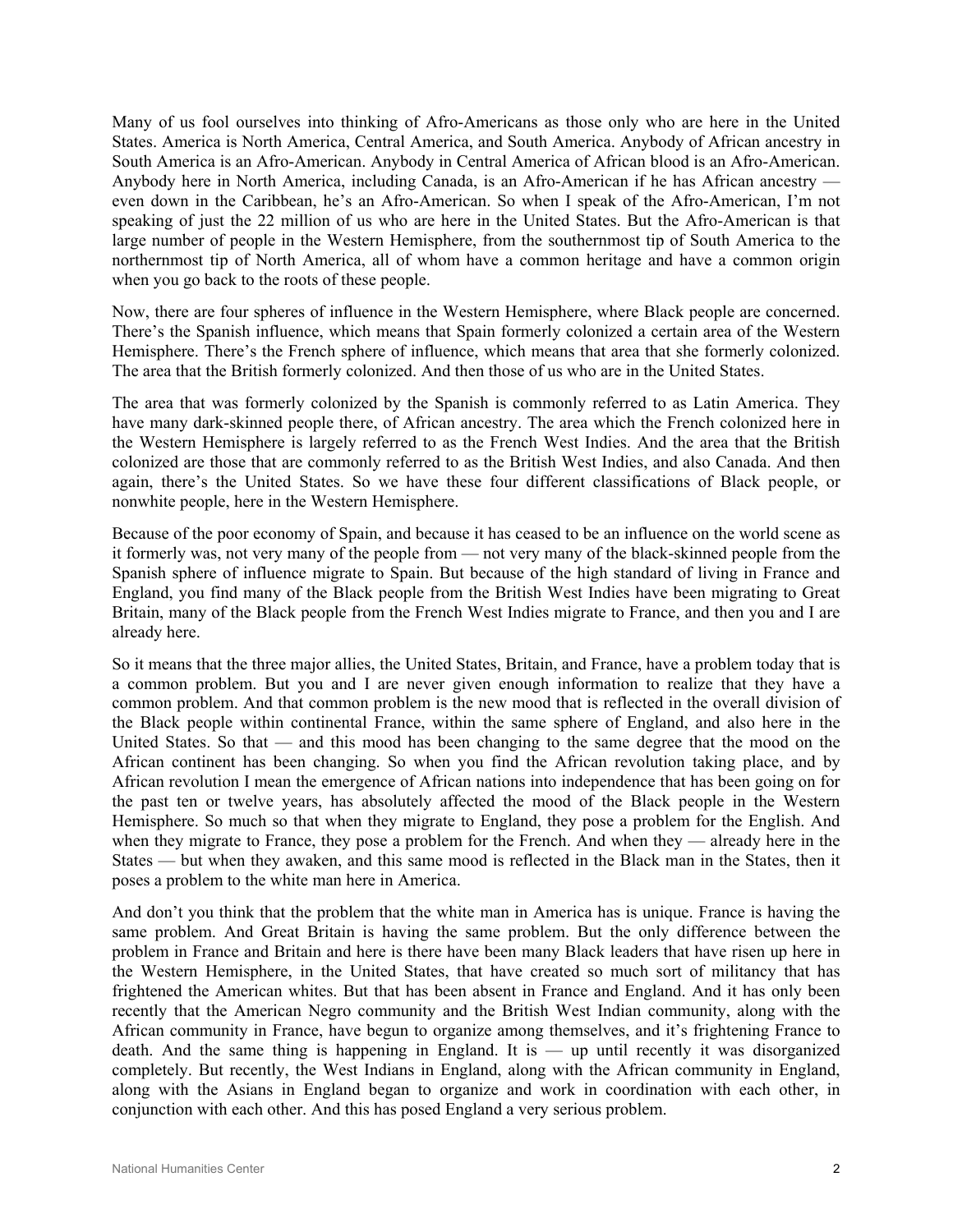So I had to give you that background, in order for you to understand some of the current problems that are developing here on this earth. And in no time can you understand the problems between Black and white people here in Rochester or Black and white people in Mississippi or Black and white people in California, unless you understand the basic problem that exists between Black and white people — not confined to the local level, but confined to the international, global level on this earth today. When you look at it in that context, you'll understand. But if you only try to look at it in the local context, you'll never understand. You have to see the trend that is taking place on this earth. And my purpose for coming here tonight is to try and give you as up-to-date an understanding of it all as is possible.

As many of you know, I left the Black Muslim movement and during the summer months, I spent five of those months on the in the Middle East and on the African continent. During this time I visited many countries, first of which was Egypt, and then Ara-<br>bia, then Kuwait. bia, then Kuwait, Lebanon, Sudan, Kenya, Ethiopia, Zanzibar, Tanganyika — which is now Tanzania — Nigeria, Ghana, Guinea, Liberia, Algeria. And then the five months that I was away I had an opportunity to hold lengthy discussions with President Nasser in Egypt, President Julius Nyerere in Tanzania, Jomo Kenyatta in Kenya, Milton Obote in Uganda, Azikiwe in Nigeria, Nkrumah in Ghana, and Sékou Touré in Guinea.



And during conversations with these men, and other Africans on that continent, there was much information exchanged that definitely broadened my understanding, and I feel, broadened my scope. For since coming back from over there, I have had no desire whatsoever to get bogged down in any picayune arguments with any bird-brained or small-minded people who happen to belong to organizations, based upon facts that are very misleading and don't get you anywhere when you have problems as complex as ours that are trying to get solved.

So I'm not here tonight to talk about some of these movements that are clashing with each other. I'm here to talk about the problem that's in front of all of us. And to have — and to do it in a very informal way. I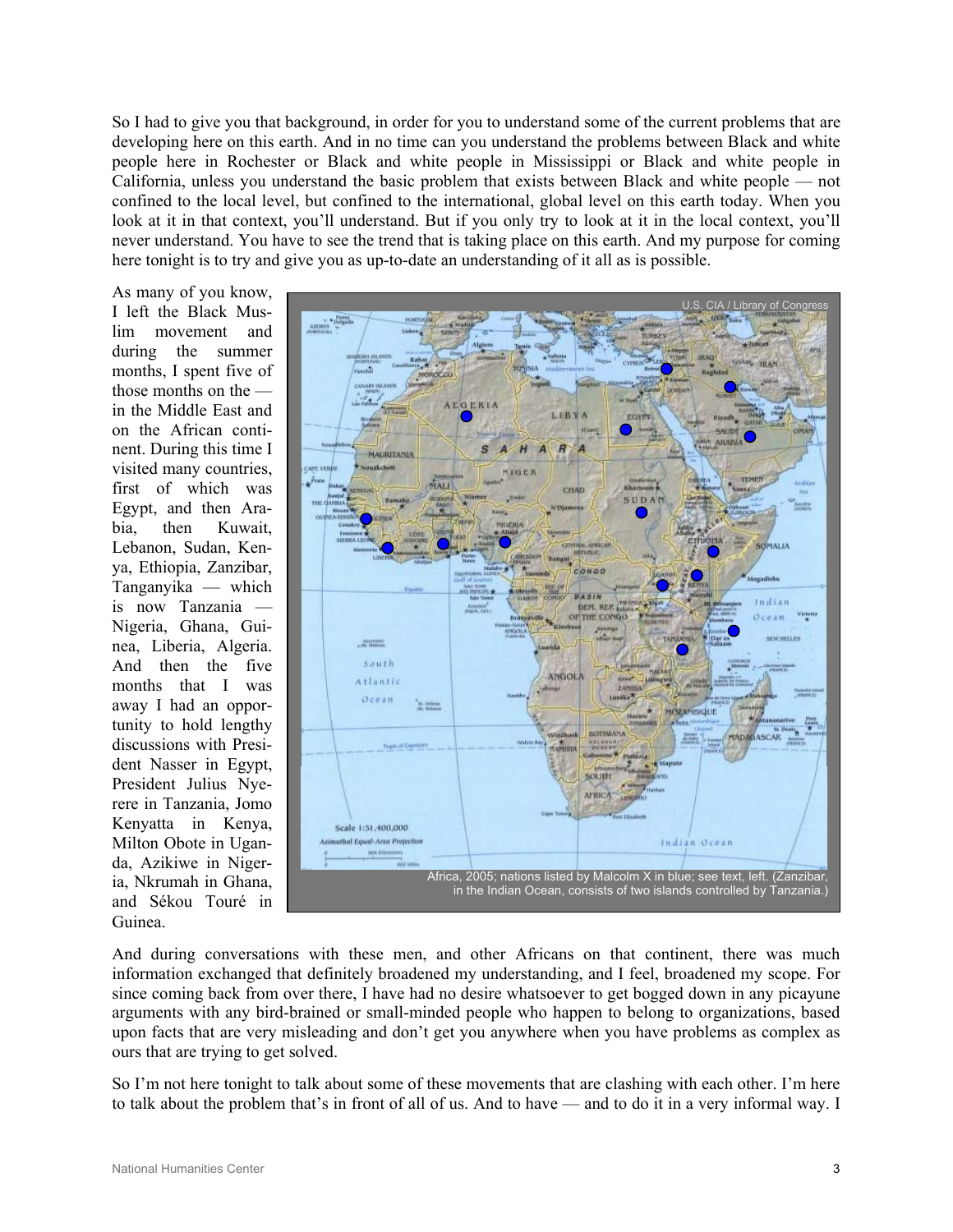never like to be tied down to a formal method or procedure when talking to an audience, because I find that usually the conversation that I'm involved in revolves around race, or things racial, which is not my fault. I didn't create the race problem. And you know, I didn't come to America on the *Mayflower* or at my own volition. Our people were brought here involuntarily, against our will. So if we pose the problem now, they shouldn't blame us for being here. They brought us here. [*Applause*]

One of the reasons I feel that it is best to remain very informal when discussing this type of topic, when people are discussing things based on race, they have a tendency to be very narrow-minded and to get emotional and all involved in — especially white people. I have found white people that usually are very intelligent, until you get them to talking about the race problem. Then they get blind as a bat and want you to see what they know is the exact opposite of the truth. [*Applause*]

So what I would rather we try and do is be very informal, where we can relax and keep an open mind, and try and form the pattern or the habit of seeing for ourselves, hearing for ourselves, thinking for ourselves, and then we can come to an intelligent judgment for ourselves.

To straighten out my own position, as I did earlier in the day at Colgate,<sup>[1](#page-3-0)</sup> I'm a Muslim, which only means that my religion is Islam. I believe in God, the Supreme Being, the creator of the universe. This is a very simple form of religion, easy to understand. I believe in one God. It's just a whole lot better. But I believe in one God, and I believe that that God had one religion, has one religion, always will have one religion. And that that God taught all of the prophets the same religion, so there is no argument about who was greater or who was better: Moses, Jesus, Muhammad, or some of the others. All of them were prophets who came from one God. They had one doctrine, and that doctrine was designed to give clarification of humanity, so that all of humanity would see that it was one and have some kind of brotherhood that would be practiced here on this earth. I believe in that.

I believe in the brotherhood of man. But despite the fact that I believe in the brotherhood of man, I have to be a realist and realize that here in America we're in a society that doesn't practice brotherhood. It doesn't practice what it preaches. It preaches brotherhood, but it doesn't practice brotherhood. And because this society doesn't practice brotherhood, those of us who are Muslim — those of us who left the Black Muslim movement and regrouped as Muslims, in a movement based upon orthodox Islam — we believe in the brotherhood of Islam.

But we also realize that the problem facing Black people in this country is so complex and so involved and has been here so long, unsolved, that it is absolutely necessary for us to form another organization. Which we did, which is a nonreligious organization in which — is known as the Organization of Afro-American Unity, and it is so structured organizationally to allow for active participation of any Afro-American, any Black American, in a program that is designed to eliminate the negative political, economic, and social evils that our people are confronted by in this society. And we have that set up because we realize that we have to fight against the evils of a society that has failed to produce brotherhood for every member of that society. This in no way means that we're antiwhite, antiblue, antigreen, or antiyellow. We're antiwrong. We're antidiscrimination. We're antisegregation. We're against anybody who wants to practice some form of segregation or discrimination against us because we don't happen to be a color that's acceptable to you...<sup>[2](#page-3-1)</sup> [*Applause*]

We don't judge a man because of the color of his skin. We don't judge you because you're white; we don't judge you because you're black; we don't judge you because you're brown. We judge you because of what you do and what you practice. And as long as you practice evil, we're against you. And for us, the most — the worst form of evil is the evil that's based upon judging a man because of the color of his skin. And I don't think anybody here can deny that we're living in a society that just doesn't judge a man according to his talents, according to his know-how, according to his possibility — background, or lack of

 $\overline{a}$ <sup>1</sup> Colgate Rochester University Divinity School.

<span id="page-3-1"></span><span id="page-3-0"></span><sup>&</sup>lt;sup>2</sup> All ellipses in this text in Perry edition.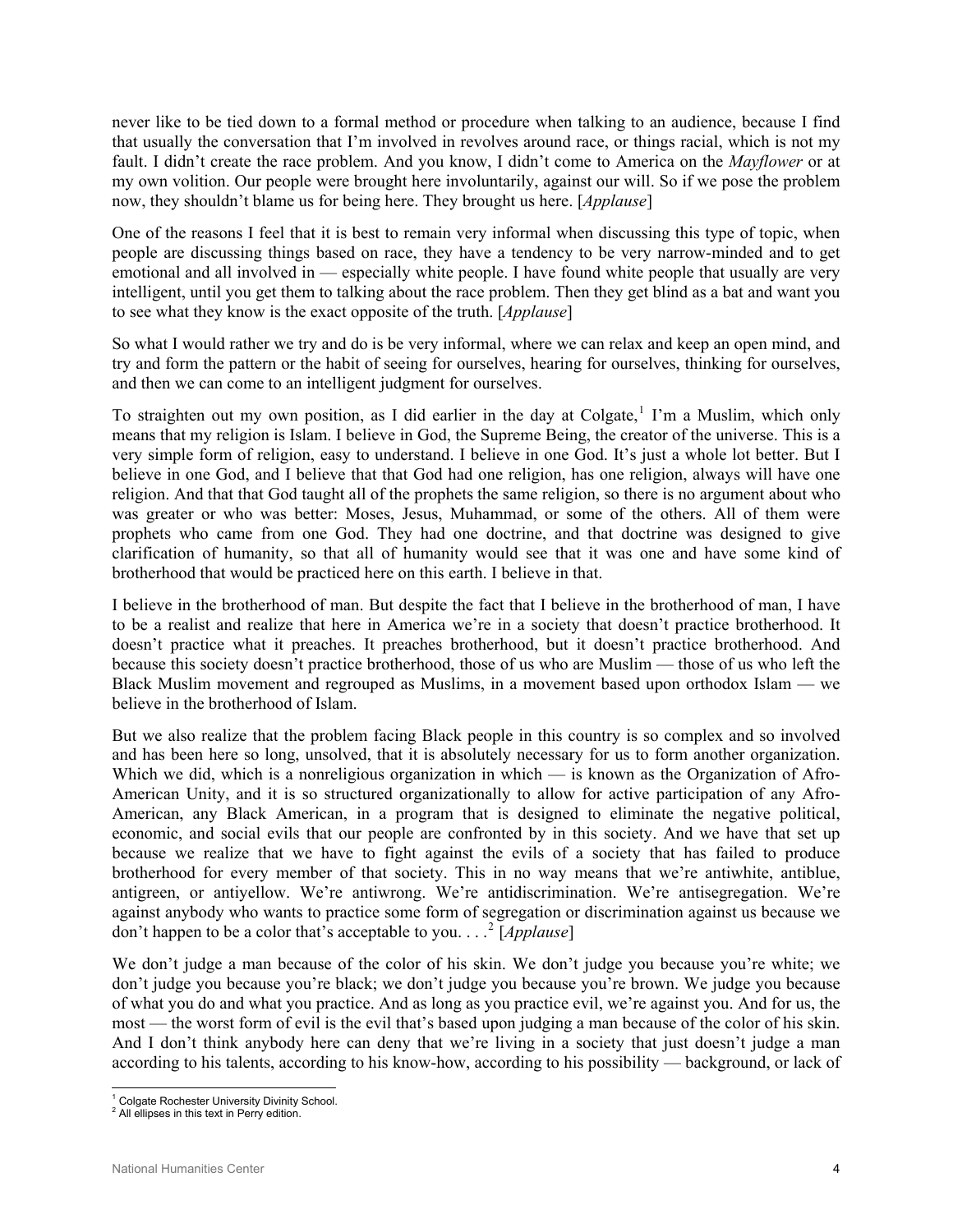academic background. This society judges a man solely upon the color of his skin. If you're white, you can go forward, and if you're Black, you have to fight your way every step of the way, and you still don't get forward. [*Applause*]

We are living in a society that is by and large controlled by people who believe in segregation. We are living in a society that is by and large controlled by a people who believe in racism, and practice segregation and discrimination and racism. We believe in a — and I say that it is controlled, not by the well-meaning whites, but controlled by the segregationists, the racists. And you can see by the pattern that this society follows all over the world. Right now in Asia you have the American army dropping bombs on dark-skinned people. You can't say that — it's as though you can justify being that far from home, dropping bombs on somebody else. If you were next door, I could see it, but you can't go that far away from this country and drop bombs on somebody else and justify your presence over there, not with me. [*Applause*]

It's racism. Racism practiced by America. Racism which involves a war against the dark-skinned people in Asia, another form of racism involving a war against the darkskinned people in the Congo<sup>[3](#page-4-0)</sup>... as it involves a war against the dark-skinned people in Mississippi, Alabama, Georgia, and Rochester, New York. [*Applause*]

So we're not against people because they're white. But we're against those who practice racism. We're against those who drop bombs on people because their color happens to be of a different shade than yours. And because we're against it, the press says we're violent. We're not for violence. We're for peace. But the people that we're up against are for violence. You can't be peaceful when you're dealing with them. [*Applause*]

They accuse us of what they themselves are guilty of. This is what the criminal always does. They'll bomb you, then accuse you of bombing yourself. They'll crush your skull, then accuse you of attacking him. This is what the racists have always done — the criminal, the one who has criminal processes developed to a science. Their practice is criminal action. And then use the press to make you victim look like the victim is the criminal, and the criminal is the victim. This is how they do it. [*Applause*]

And you here in Rochester probably know more about this than anybody anywhere else. Here's an example of how they do. They take the press, and through the press, they beat the system. . . . Or through the white public. Because the white public is divided. Some mean good, and some don't mean good. Some are well meaning, and some are not well meaning. This is true. You got some that are not well meaning, and some are well meaning. And usually those that are not well meaning outnumber those that are well meaning. You need a microscope to find those that are well meaning. [*Applause*]

So they don't like to do anything without the support of the white public. The racists, that are usually very influential in the society, don't make their move without first going to get public opinion on their side. So they use the press to get public opinion on their side. When they want to suppress and oppress the Black community, what do they do? They take the statistics, and through the press, they feed them to the public. They make it appear that the role of crime in the Black community is higher than it is anywhere else.

What does this do? [*Applause*] This message — this is a very skillful message used by racists to make the whites who aren't racists think that the rate of crime in the Black community is so high. This keeps the Black community in the image of a criminal. It makes it appear that anyone in the Black community is a criminal. And as soon as this impression is given, then it makes it possible, or paves the way to set up a police-type state in the Black community, getting the full approval of the white public when the police

<span id="page-4-0"></span> 3 In mid-1964, a revolt broke out in the Congo (today Zaire) [NHC note: today Democratic Republic of the Congo] led by followers of murdered Prime Minister Patrice Lumumba. They opposed Moise Tshombe becoming prime minister. The U.S.-backed Tshombe had been instrumental in the overthrow of Lumumba's government in 1960. During November 1964, U.S. planes ferried Belgian troops and mercenaries to rebel-held territory in an effort to crush the uprising. These forces carried out a massacre of thousands of Congolese. [Perry, p. 92, referenced at footnote, p. 159]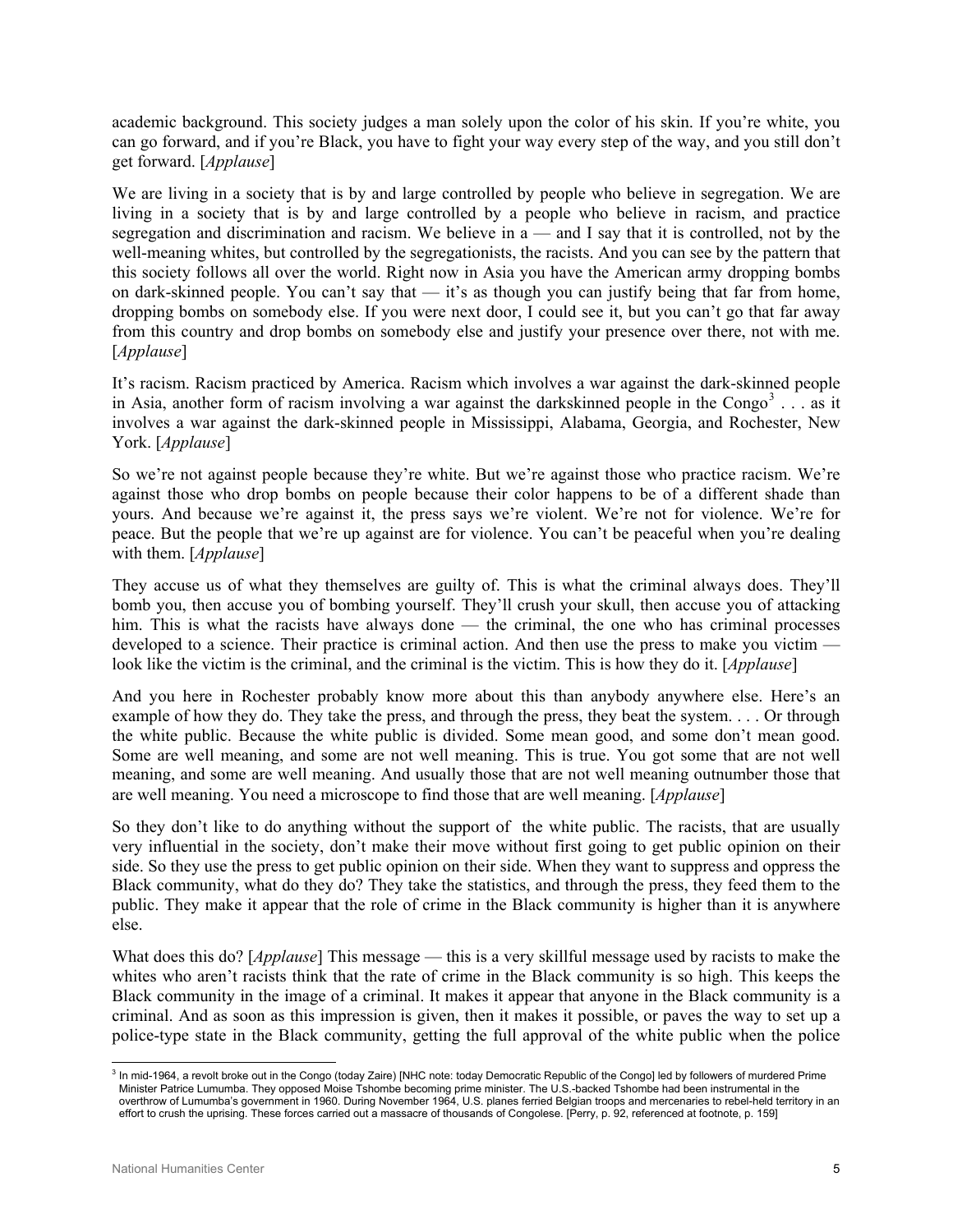come in, use all kind of brutal measures to suppress Black people, crush their skulls, sic dogs on them, and things of that type. And the whites go along with it. Because they think that everybody over there's a criminal anyway. This is what — the press does this. [*Applause*]

This is skill. This skill is called — this is a science that's called "image making." They hold you in check through this science of imagery. They even make you look down upon yourself, by giving you a bad image of yourself. Some of our own Black people who have eaten this image themselves and digested it — until they themselves don't want to live in the Black community. They don't want to be around Black people themselves. [*Applause*]

It's a science that they use, very skillfully, to make the criminal look like the victim, and to make the victim look like the criminal. Example: In the United States during the Harlem riots, I was in Africa, fortunately. [*Laughter*] During these riots, or because of these riots, or after the riots, again the press, very skillfully, depicted the rioters as hoodlums, criminals, thieves, because they were abducting some property.

Now mind you, it is true that property was destroyed. But look at it from another angle. In these Black communities, the economy of the community is not in the hands of the Black man. The Black man is not his own landlord. The buildings that he lives in are owned by someone else. The stores in the community are run by someone else. Everything in the community is out of his hands. He has no say-so in it whatsoever, other than to live there, and pay the highest rent for the lowest-type boarding place, [*Applause*] pays the highest prices for food, for the lowest grade of food. He is a victim of this, a victim of economic exploitation, political exploitation, and every other kind.

Now, he's so frustrated, so pent-up, so much explosive energy within him, that he would like to get at the one who's exploiting him. But the one who's exploiting him doesn't live in his neighborhood. He only owns the house. He only owns the store. He only owns the neighborhood. So that when the Black man explodes, the one that he wants to get at isn't there. So he destroys the property. He's not a thief. He's not trying to steal your cheap furniture or your cheap food. He wants to get at you, but you're not there. [*Applause*]

And instead of the sociologists analyzing it as it actually is, trying to understand it as it actually is, again they cover up the real issue, and they use the press to make it appear that these people are thieves, hoodlums. No! They are the victims of organized thievery, organized landlords who are nothing but thieves, merchants who are nothing but thieves, politicians who sit in the city hall and who are nothing but thieves in cahoots with the landlords and the merchants. [*Applause*]

But again, the press is used to make the victim look like the criminal and make the criminal look like the victim. . . . This is imagery. And just as this imagery is practiced at the local level, you can understand it better by an international example. The best recent example at the international level to bear witness to what I'm saying is what happened in the Congo. Look at what happened. We had a situation where a plane was dropping bombs on African villages. An African village has no defense against the bombs. And an African village is not sufficient threat that it has to be bombed! But planes were dropping bombs on African villages. When these bombs strike, they don't distinguish between enemy and friend. They don't distinguish between male and female. When these bombs are dropped on African villages in the Congo, they are dropped on Black women, Black children, Black babies. These human beings were blown to bits. I heard no outcry, no voice of compassion for these thousands of Black people who were slaughtered by planes. [Applause]

Why was there no outcry? Why was there no concern? Because, again, the press very skillfully made the victims look like they were the criminals, and the criminals look like they were the victims. [Applause]

They refer to the villages as "rebel held," you know. As if to say, because they are rebel-held villages, you can destroy the population, and it's okay. They also refer to the merchants of death as "American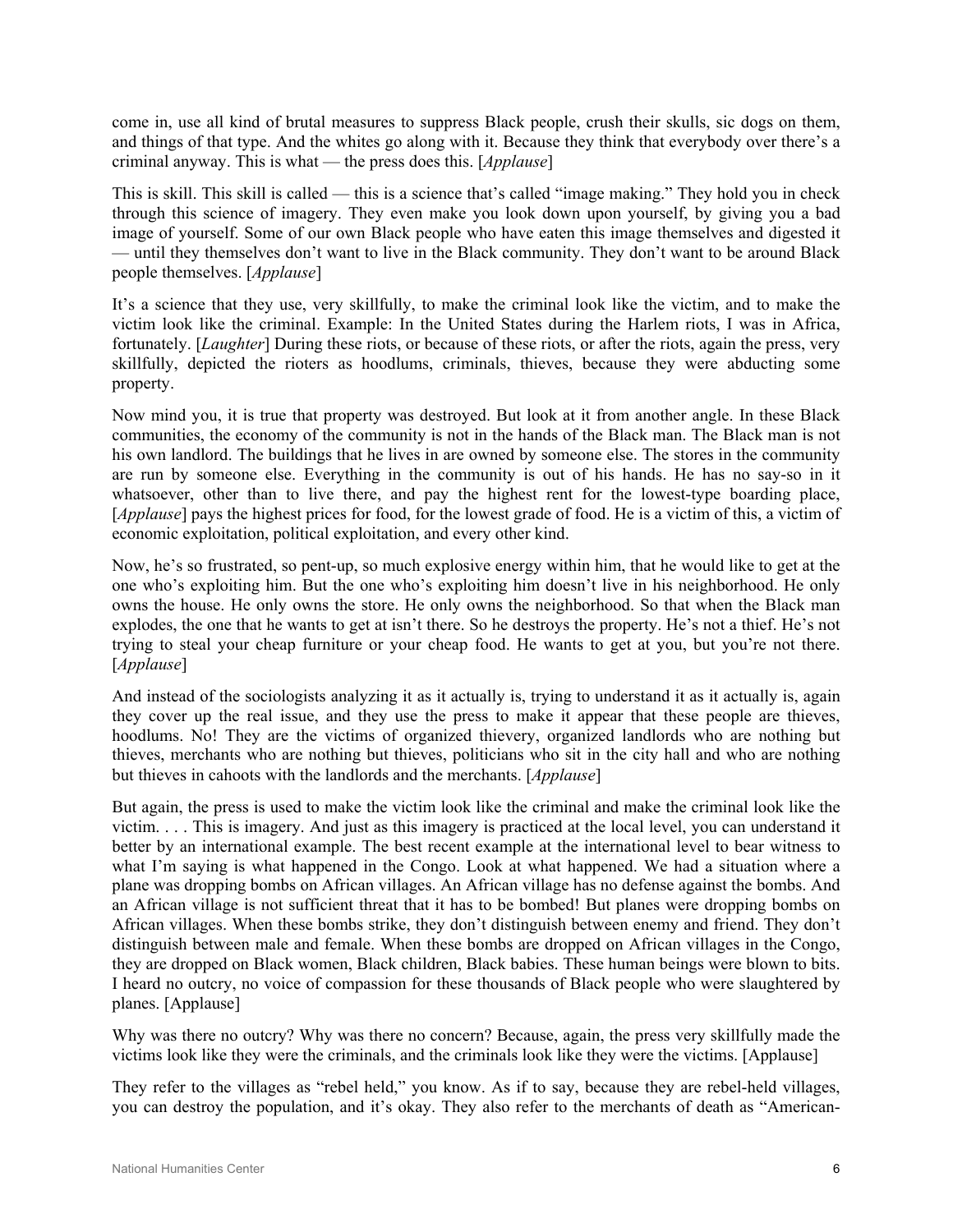trained, anti-Castro Cuban pilots." This made it okay. Because these pilots, these mercenaries — you know what a mercenary is, he's not a patriot. A mercenary is not someone who goes to war out of patriotism for his country. A mercenary is a hired killer. A person who kills, who draws blood for money, anybody's blood. You kill a human being as easily as you kill a cat or a dog or a chicken.

So these mercenaries, dropping bombs on African villages, caring nothing as to whether or not there are innocent, defenseless women and children and babies being destroyed by their bombs. But because they're called "mercenaries," given a glorified name, it doesn't excite you. Because they are referred to as "American-trained" pilots, because they are American-trained, that makes them okay. "Anti-Castro Cubans," that makes them okay. Castro's a monster, so anybody who's against Castro is all right with us, and anything they can do from there, that's all right with us. . . . They put your mind right in a bag and take it wherever they want, as well. [*Applause*]

But it's something that you have to look at and answer for. Because they are American planes, American bombs, escorted by American paratroopers, armed with machine guns. But, you know, they say they're not soldiers, they're just there as escorts, like they started out with some advisers in South Vietnam. Twenty thousand of them — just advisers. These are just "escorts." They're able to do all of this mass murder and get away with it by labeling it "humanitarian," an act of humanitarianism. Or "in the name of freedom," "in the name of liberty." All kinds of high-sounding slogans, but it's cold-blooded murder, mass murder. And it's done so skillfully, so you and I, who call ourselves sophisticated in this twentieth century, are able to watch it, and put the stamp of approval upon it. Simply because it's being done to people with black skin, by people with white skin.

They take a man who is a cold-blooded murderer, named [Moise] Tshombe. You've heard of him, Uncle Tom Tshombe. [*Laughter and applause*] He murdered the prime minister, the rightful prime minister, [Patrice] Lumumba. He murdered him. [*Applause*] Now here's a man who's an international murderer,

selected by the State Department and placed over the Congo and propped into position by your tax dollars. He's a killer. He's hired by our government. He's a hired killer. And to show the type of hired killer he is, as soon as he's in office, he hires more killers in South Africa to shoot down his own people. And you wonder why your American image abroad is so bankrupt.

Notice I said, "Your American image abroad is so bankrupt."

They make this man acceptable by saying in the press that he's the only one that can unite the Congo. Ha. A murderer. They won't let China in the United Nations because they say she declared war on UN troops in Korea. Tshombe declared war on UN troops in Katanga. You give him money and prop him up. You don't use the same yardstick. You use the yardstick over here, change it over here.

This is true — everybody can see you today. You make yourself look sick in the sight of the world trying to fool people that you were at least once wise with your trickery. But today



Patrice Lumumba (second from left), premier of the Republic of the Congo, arriving in New York City with an aide, Capt. Mawoso, to request United Nations protection, 24 July 1960. Lumumba was assassinated in the Congo in January 1961, for which the Belgian government officially acknowledged responsibility in 2002.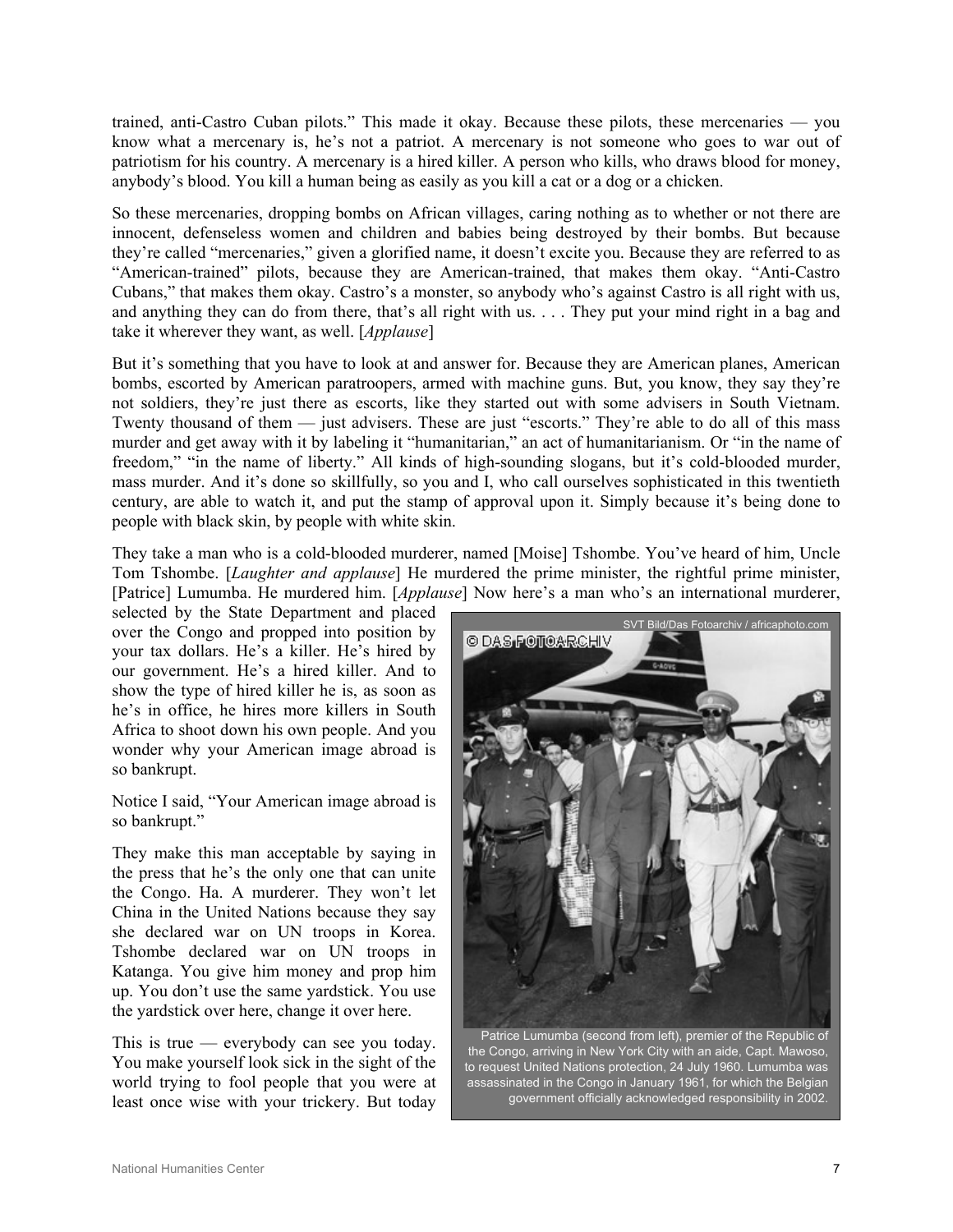your bag of tricks have absolutely run out. The whole world can see what you're doing.

The press whips up hysteria in the white public. Then it shifts gears and starts working trying to get the sympathy of the white public. And then it shifts gears and gets the white public to support whatever criminal action they're getting ready to involve the United States in.

Remember how they referred to the hostages as "white hostages." Not "hostages." They said these "cannibals" in the Congo had "white hostages." Oh, and this got you all shook up. White nuns, white priests, white missionaries. What's the difference between a white hostage and a Black hostage? What's the difference between a white life and a Black life? You must think there's a difference, because your press specifies whiteness. "Nineteen white hostages" cause you to grieve in your heart. [*Laughter and applause*]

During the months when bombs were being dropped on Black people by the hundreds and the thousands, you said nothing. And you did nothing. But as soon as a few — a handful of white people who didn't have any business getting caught up in that thing in the first place — [*Laughter and applause*] — as soon as their lives became involved, you got concerned.

I was in Africa during the summer when they — when the mercenaries and the pilots were shooting down Black people in the Congo like flies. It wouldn't even get mentioned in the Western press. It wasn't mentioned. If it was mentioned, it was mentioned in the classified section of the newspaper. Someplace where you'd need a microscope to find it.

And at that time the African brothers, at first they weren't taking hostages. They only began to take hostages when they found that these pilots were bombing their villages. And then they took hostages, moved them into the village, and warned the pilots that if you drop bombs on the village, you'll hit your own people. It was a war maneuver. They were at war. They only held a hostage in a village to keep the mercenaries from murdering on a mass scale the people of those villages. They weren't keeping them as hostages because they were cannibals. Or because they thought their flesh was tasty. Some of those missionaries had been over there for forty years and didn't get eaten up. [*Laughter and applause*] If they were going to eat them they would have eaten them when they were young and tender. [*Laughter and applause*] Why you can't even digest that old white meat on an old chicken. [*Laughter*]

It's imagery. They use their ability to create images, and then they use these images that they've created to mislead the people. To confuse the people and make the people accept wrong as right and reject right as wrong. Make the people actually think that the criminal is the victim and the victim is the criminal.

Even as I point this out, you may say, "What does this all have to do with the Black man in America? And what does it have to do with the Black and white relations here in Rochester?"

You have to understand it. Until 1959 the image of the African continent was created by the enemies of Africa. Africa was a land dominated by outside powers. A land dominated by Europeans. And as these Europeans dominated the continent of Africa, it was they who created the image of Africa that was projected abroad. And they projected Africa and the people of Africa in a negative image, a hateful image. They made us think that Africa was a land of jungles, a land of animals, a land of cannibals and savages. It was a hateful image.

And because they were so successful in projecting this negative image of Africa, those of us here in the West of African ancestry, the Afro-American, we looked upon Africa as a hateful place. We looked upon the African as a hateful person. And if you referred to us as an African it was like putting us as a servant, or playing house, or talking about us in the way we didn't want to be talked.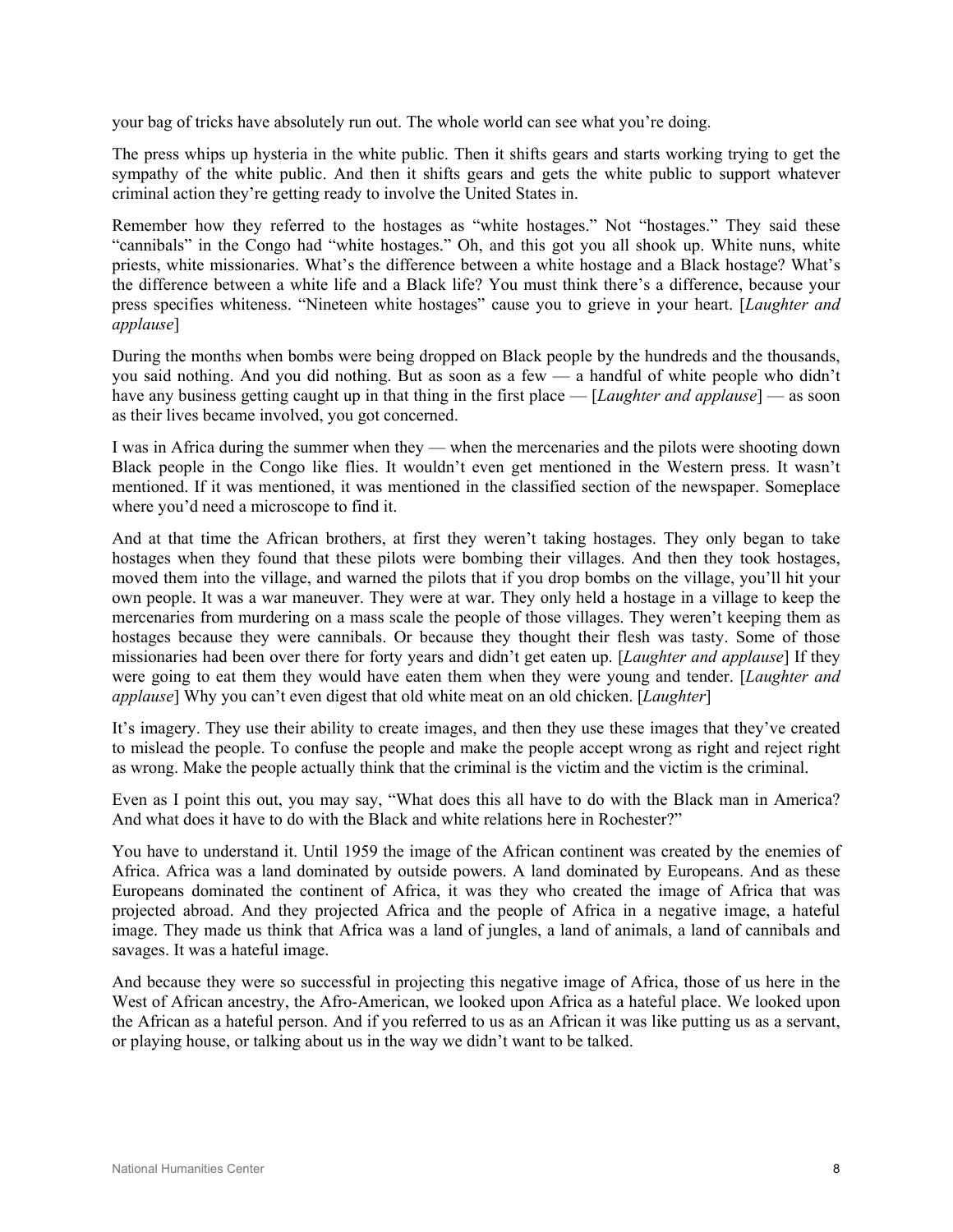Why? Because those who oppress know that you can't make a person hate the root without making them hate the tree. You can't hate your own and not end up hating yourself. And since we all originated in Africa, you can't make us hate Africa without making us hate ourselves. And they did this very skillfully.

And what was the result? They ended up with 22 million Black people here in America who hated everything about us that was African. We hated the African characteristics, the African characteristics. We hated our hair. We hated our nose, the shape of our nose, and the shape of our lips, the color of our skin. Yes we did. And it was you who taught us to hate ourselves simply by shrewdly maneuvering us into hating the land of our forefathers and the people on that continent.

As long as we hated those people, we hated ourselves. As long as we hated what we thought they looked like, we hated what we actually looked like. And you call me a hate teacher. Why, you taught us to hate ourselves. You taught the world to hate a whole race of people and have the audacity now to blame us for hating you simply because we don't like the rope that you put around our necks. [*Applause*]

When you teach a man to hate his lips, the lips that God gave him, the shape of the nose that God gave him, the texture of the hair that God gave him, the color of the skin that God gave him, you've committed the worst crime that a race of people can commit. And this is the crime that you've committed.

Our color became a chain, a psychological chain. Our blood — African blood — became a psychological chain, a prison, because we were ashamed of it. We believe — they would tell it to your face, and say they weren't; they were! We felt trapped because our skin was black. We felt trapped because we had African blood in our veins.

This is how you imprisoned us. Not just bringing us over here and making us slaves. But the image that you created of our motherland and the image that you created of our people on that continent was a trap, was a prison, was a chain, was the worst form of slavery that has ever been invented by a so-called civilized race and a civilized nation since the beginning of the world.

You still see the result of it among our people in this country today. Because we hated our African blood, we felt inadequate, we felt inferior, we felt helpless. And in our state of helplessness, we wouldn't work for ourselves. We turned to you for help, and then you wouldn't help us. We didn't feel adequate. We turned to you for advice and you gave us the wrong advice. Turned to you for direction and you kept us going in circles.

But a change has come about. In us. And what from? Back in '55 in Indonesia, at Bandung, they had a conference of dark-skinned people. The people of Africa and Asia came together for the first time in centuries. They had no nuclear weapons, they had no air fleets, no navy. But they discussed their plight and they found that there was one thing that all of us had in common — oppression, exploitation, suffering. And we had a common oppressor, a common exploiter.

If a brother came from Kenya and called his oppressor an Englishman; and another came from the Congo, he called his oppressor a Belgian; another came from Guinea, he called his oppressor French. But when you brought the oppressors together there's one thing they all had in common, they were all from Europe. And this European was oppressing the people of Africa and Asia.

And since we could see that we had oppression in common and exploitation in common, sorrow and sadness and grief in common, our people began to get together and determined at the Bandung Conference that it was time for us to forget our differences. We had differences. Some were Buddhists, some were Hindus, some were Christians, some were Muslim, some didn't have any religion at all. Some were socialists, some were capitalists, some were communists, and some didn't have any economy at all. But with all of the differences that existed, they agreed on one thing, the spirit of Bandung was, from there on in, to de-emphasize the areas of difference and emphasize the areas that we had in common.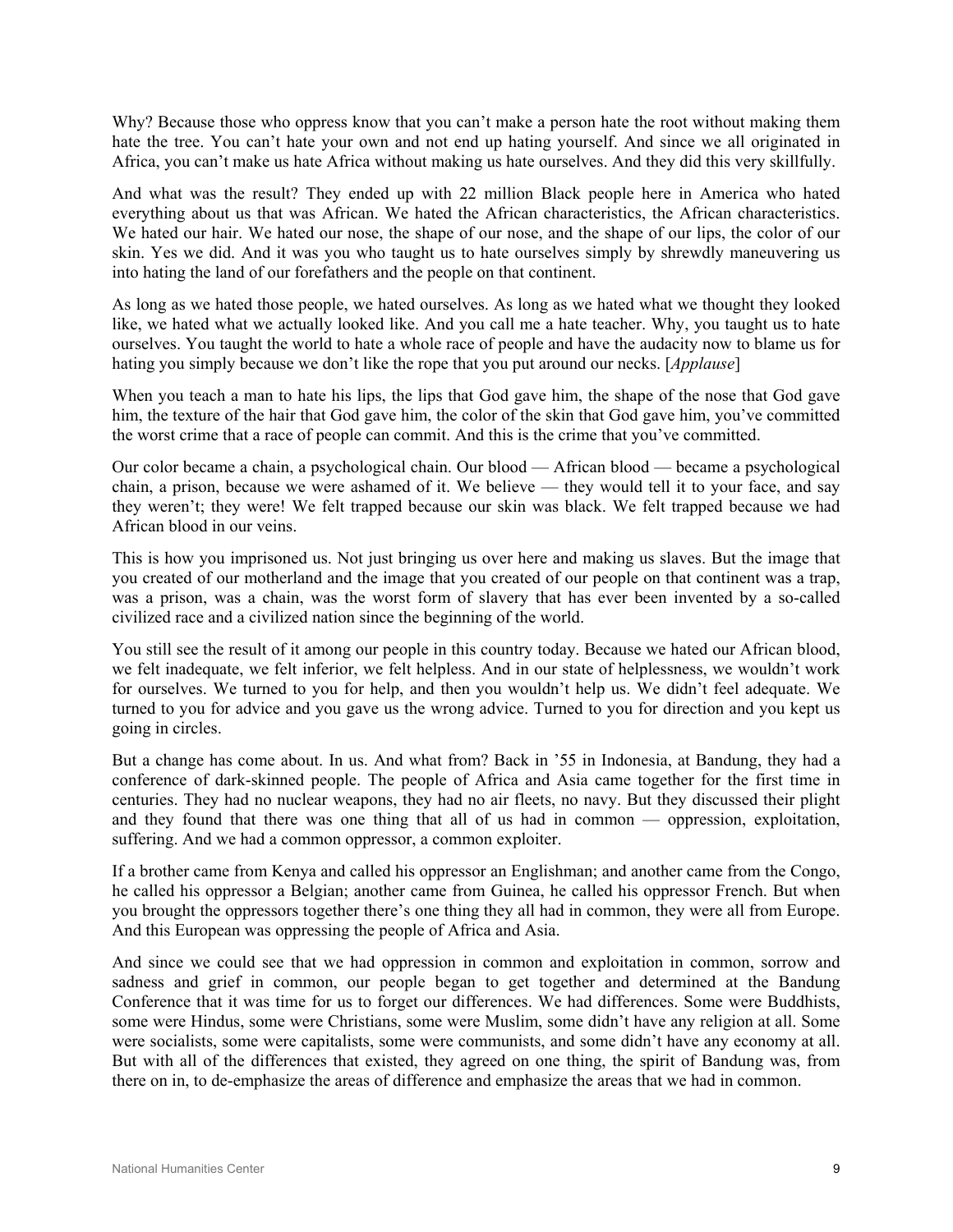And it was the spirit of Bandung that fed the flames of nationalism and freedom not only in Asia, but especially on the African continent. From '55 to '60 the flames of nationalism, independence on the African continent, became so bright and so furious, they were able to burn and sting anything that got in its path. And that same spirit didn't stay on the African continent. It somehow or other — it slipped into the Western Hemisphere and got into the heart and the mind and the soul of the Black man in the Western Hemisphere who supposedly had been separate from the African continent for almost 400 years.

But the same desire for freedom that moved the Black man on the African continent began to burn in the heart and the mind and the soul of the Black man here, in South America, Central America, and North America, showing us we were not separated. Though there was an ocean between us, we were still moved by the same heartbeat.

The spirit of nationalism on the African continent — It began to collapse; the powers, the colonial powers, they couldn't stay there. The British got in trouble in Kenya, Nigeria, Tanganyika, Zanzibar, and other areas of the continent. The French got in trouble in the entire French Equatorial North Africa, inclu-



ding Algeria. Became a trouble spot for France. The Congo wouldn't any longer permit the Belgians to stay there. The entire African continent became explosive from '54-'55 on up to 1959. By 1959 they couldn't stay there any longer.

It wasn't that they wanted to go. It wasn't that all of a sudden they had become benevolent. It wasn't that all of a sudden they had ceased wanting to exploit the Black man of his natural resources. But it was the spirit of independence that was burning in the heart and mind of the Black man. He no longer would allow himself to be colonized, oppressed, and exploited. He was willing to lay down his life and take the lives of those who tried to take his, which was a new spirit.

The colonial powers didn't leave. But what did they do? Whenever a person is playing basketball, if you watch him — the players on the opposing team trap him and he doesn't want to get rid of, to throw the ball away, he has to pass it to someone who's in the clear, who's on the same team as he. And since Belgium and France and Britain and these other colonial powers were trapped — they were exposed as colonial powers — they had to find someone who was still in the clear, and the only one in the clear so far as the Africans were concerned was the United States. So they passed the ball to the United States. And this administration picked it up and ran like mad ever since. [*Laughter and applause*]

As soon as they grabbed the ball, they realized that they were confronted with a new problem. The problem was that the Africans had awakened. And in their awakening they were no longer afraid. And because the Africans were not afraid, it was impossible for the European powers to stay on that continent by force. So our State Department, grabbing the ball and in their new analysis, they realized that they had to use a new strategy if they were going to replace the colonial powers of Europe.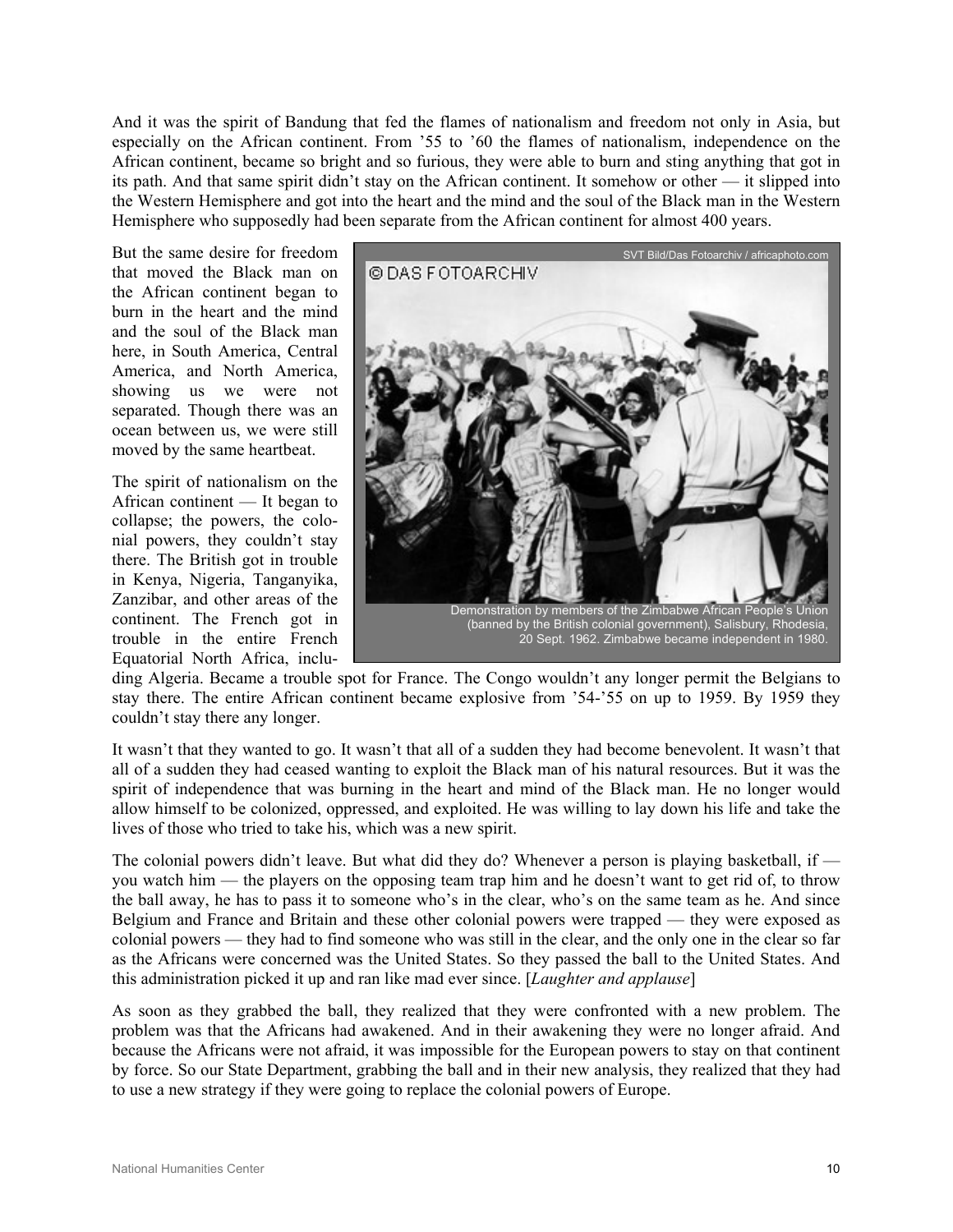What was their strategy? The friendly approach. Instead of coming over there with their teeth gritted, they started smiling at the Africans. "We're your friends." But in order to convince the African that he was their friend he had to start off pretending like they were our friend.

You didn't get the man to smile at you because you were bad, no. He was trying to impress your brother on the other side of the water. He smiled at you to make his smile consistent. He started using a friendly approach over there. A benevolent approach. A philanthropic approach. Call it benevolent colonialism. Philanthropic imperialism. Humanitarianism backed up by dollarism. Tokenism. This is the approach that they used. They didn't go over there well meaning. How could you leave here and go on the African continent with the Peace Corps and Cross Roads and these other outfits when you're hanging Black people in Mississippi? How could you do it? [*Applause*]

How could you train missionaries, supposedly over there to teach them about Christ, when you won't let a Black man in your Christ's church right here in Rochester, much less in the South. [*Applause*] You know that's something to think about. It gets me hot when I think about it. [*Laughter*]

From 1954 to 1964 can easily be looked upon as the era of the emerging African state. And as the African state emerged from '54 to '64, what impact, what effect did it have on the Afro-American, the Black American? As the Black man in Africa got independent, it put him in a position to be master of making his own image. Up until 1959 when you and I thought of an African, we thought of someone naked, coming with the tom-toms, with bones in his nose. Oh yeah!

This was the only image you had in your mind of an African. And from '59 on when they begin to come into the UN and you'd see them on the television you'd get shocked. Here was an African who could speak better English than you. He made more sense than you. He had more freedom than you. Why places where you couldn't go — [*Applause*] — places where you couldn't go, all he had to do was throw on his robes and walk right past you. [*Laughter and applause*]

It had to shake you up. And it was only when you'd become shook up that you began to really wake up. [*Laughter*]

So as the African nations gained their independence and the image of the African continent began to change, the things agreed as the image of Africa switched from negative to positive. Subconsciously. The Black man throughout the Western Hemisphere, in his subconscious mind, began to identify with that emerging positive African image.

And when he saw the Black man on the African continent taking a stand, it made him become filled with the desire also to take a stand. The same image, the same  $-$  just as the African image was negative  $$ and you hear about old hat in the hand, compromising, fearful looks — we were the same way. But when we began to read about Jomo Kenyatta and the Mau Mau and others, then you find Black people in this country began to think along the same line. And more closely along the same line than some of them really want to admit.

When they saw  $-$  just as they had to change their approach with the people on the African continent, they also then began to change their approach with our people on this continent. As they used tokenism and a whole lot of other friendly, benevolent, philanthropic approaches on the African continent, which were only token efforts, they began to do the same thing with us here in the States.

Tokenism. They came up with all kinds of programs that weren't really designed to solve anybody's problems. Every move they made was a token move. They never made a real down-to-earth move at one time to really solve the problem. They came up with a Supreme Court desegregation decision that they haven't put into practice yet. Not even in Rochester, much less in Mississippi. [*Applause*]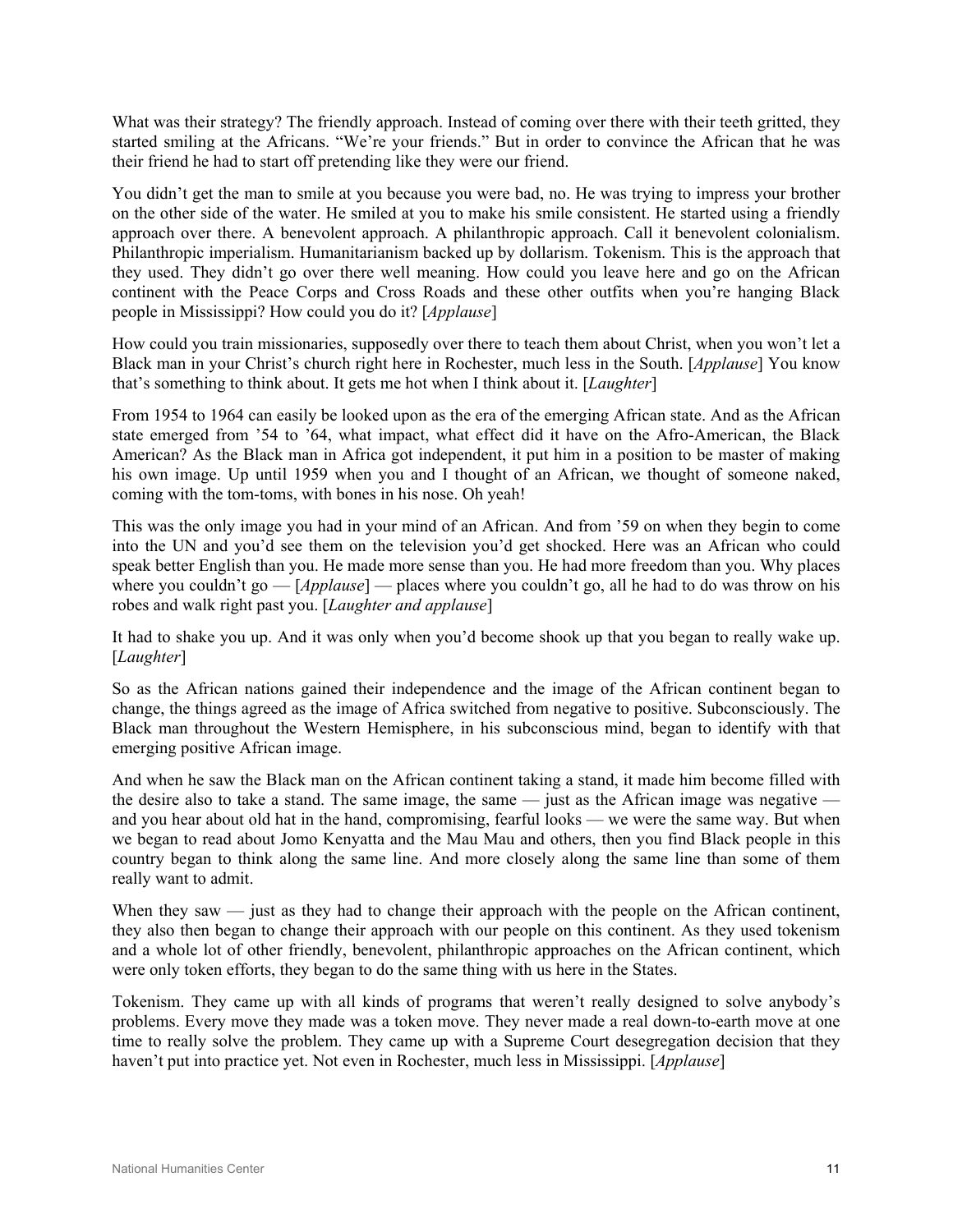

They fooled the people in Mississippi by trying to make it appear that they were going to integrate the University of Mississippi. They took one Negro to the university backed up with about 6,000-15,000 troops, I think it was. And I think it cost them \$6 million. [*Laughter*]

And three or four people got killed in the act. And it was only an act. Now, mind you, after one of them got in, they said there's integration in Mississippi. [*Laughter*]

They stuck two of them in the school in Georgia and said there's integration in Georgia. Why you should be ashamed. Really, if I was white, I'd be so ashamed I'd crawl

under a rug. [*Laughter and applause*] And I'd feel so low while I was under that rug I wouldn't even leave a hump. [*Laughter*]

This tokenism, this tokenism was a program that was designed to protect the benefits of only a handful of handpicked Negroes. And these handpicked Negroes were given big positions, and then they were used to open up their mouths to tell the world, "Look at how much progress we're making." He should say, look at how much progress he is making. For while these handpicked Negroes were eating high on the hog, rubbing elbows with white folk, sitting in Washington, D.C., the masses of Black people in this country continued to live in the slum and in the ghetto. The masses, [*Applause*] the masses of Black people in this country remain unemployed, and the masses of Black people in this country continue to go to the worst schools and get the worst education.

Along during the same time appeared a movement known as the Black Muslim movement. The Black Muslim movement did this: Up until the time the Black Muslim movement came on the scene, the NAACP was regarded as radical. [*Laughter*] They wanted to investigate it. They wanted to investigate it. CORE and all the rest of them were under suspect, under suspicion. King wasn't heard of. When the Black Muslim movement came along talking that kind of talk that they talked, the white man said, "Thank God for the NAACP." [*Laughter and applause*]

The Black Muslim movement has made the NAACP acceptable to white folks. It made its leaders acceptable. They then began to refer to them as responsible Negro leaders. [*Laughter*] Which meant they were responsible to white folk. [*Applause*] Now I am not attacking the NAACP. I'm just telling you about it. [*Laughter*] And what makes it so bad, you can't deny it. [*Laughter*]

So this is the contribution that that movement made. It frightened a lot of people. A lot of people who wouldn't act right out of love begin to act right out of fear. Because Roy [Wilkins] and [James] Farmer and some of the others used to tell white folk, look if you don't act right by us you're going to have to listen to them. They used us to better their own position, their own bargaining position. No matter what you think of the philosophy of the Black Muslim movement, when you analyze the part that it played in the struggle of Black people during the past twelve years you have to put it in its proper context and see it in its proper perspective.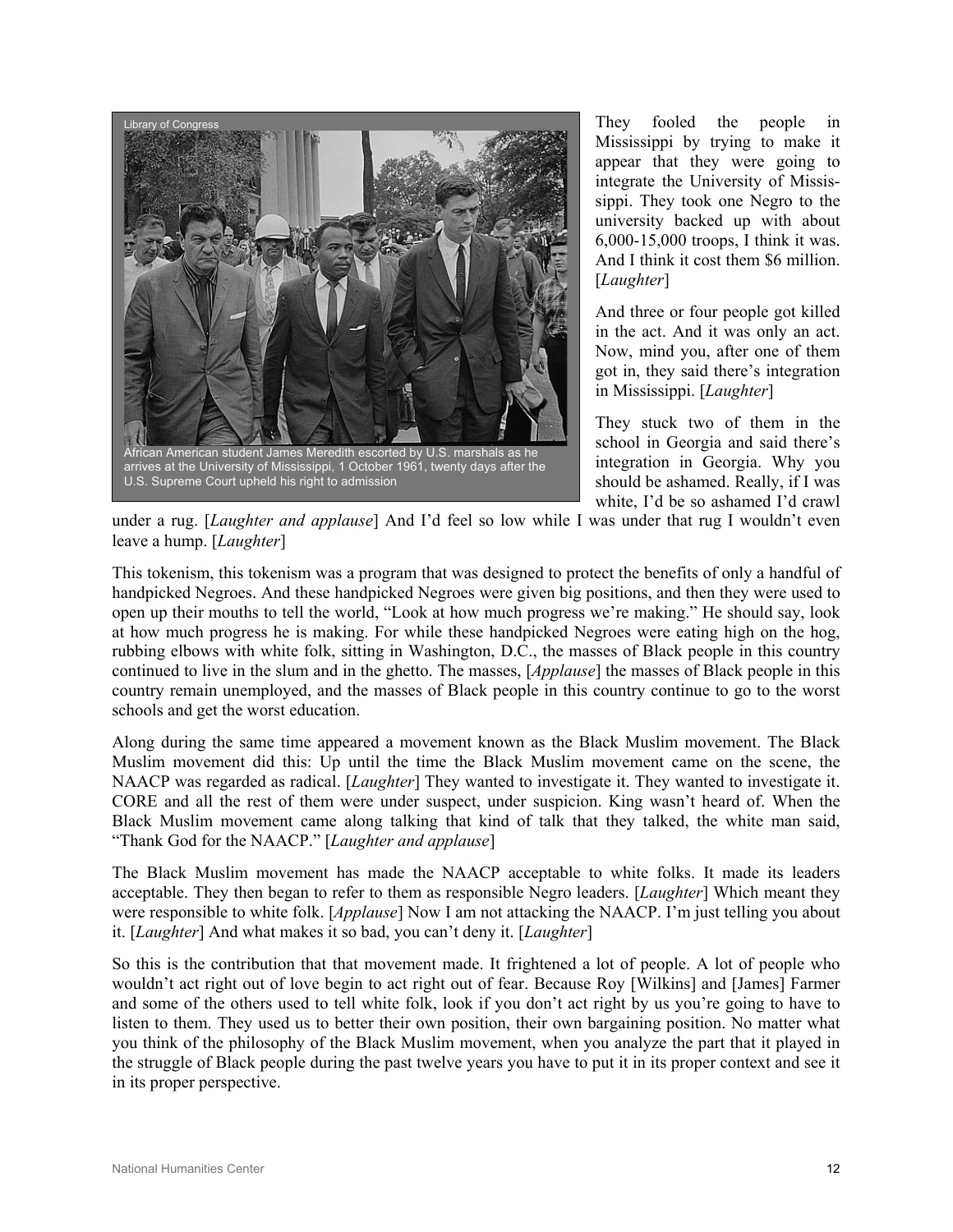The movement itself attracted the most militant, the most dissatisfied, the most uncompromising elements of the Black community. And also the youngest elements of the Black community. And as this movement grew, it attracted such a militant, uncompromising, dissatisfied element.

The movement itself was supposedly based upon the religion of Islam and therefore supposedly a religious movement. But because the world of Islam or the orthodox Muslim world would never accept the Black Muslim movement as a bona fide part of it, it put those of us who were in it in a sort of religious vacuum. It put us in a position of identifying ourselves by a religion, while the world in which that religion was practiced rejected us as not being bona fide practicers, practitioners of that religion.

Also the government tried to maneuver us and label us as political rather than religious so that they could charge us with sedition and subversion. This is the only reason. But although we were labeled political, because we were never permitted to take part in politics we were in a vacuum politically. We were in a religious vacuum. We were in a political vacuum. We were actually alienated, cut off from all type of activity with even the world that we were fighting against.

We became a sort of a religious-political hybrid, all to ourselves. Not involved in anything but just standing on the sidelines condemning everything. But in no position to correct anything because we couldn't take action.

Yet at the same time, the nature of the movement was such that it attracted the activists. Those who wanted action. Those who wanted to do something about the evils that confronted all Black people. We weren't particularly concerned with the religion of the Black man. Because whether he was a Methodist or a Baptist or an atheist or an agnostic, he caught the same hell.

So we could see that we had to have some action, and those of us who were activists became dissatisfied, disillusioned. And finally dissension set in and eventually a split. Those who split away were the real activists of the movement who were intelligent enough to want some kind of program that would enable us to fight for the rights of all Black people here in the Western Hemisphere.

But at the same time we wanted our religion. So when we left, the first thing we did we regrouped into a new organization known as the Muslim Mosque, headquartered in New York. And in that organization we adopted the real, orthodox religion of Islam, which is a religion of brotherhood. So that while accepting this religion and setting up an organization which could practice that religion — and immediately this particular Muslim Mosque was recognized and endorsed by the religious officials of the Muslim world.

We realized at the same time we had a problem in this society that went beyond religion. And it was for that reason we set up the Organization of Afro-American Unity in which anybody in the community could participate in an action program designed to bring about complete recognition and respect of Black people as human beings.

And the motto of the Organization of Afro-American Unity is By Any Means Necessary. We don't believe in fighting a battle that's going to — in which the ground rules are to be laid down by those who suppress us. We don't believe that we can win in a battle where the ground rules are laid down by those who exploit us. We don't believe that we can carry on a struggle trying to win the affection of those who for so long have oppressed and exploited us.

We believe that our fight is just. We believe that our grievances are just. We believe that the evil practices against Black people in this society are criminal and that those who engage in such criminal practices are to be looked upon themselves as nothing but criminals. And we believe that we are within our rights to fight those criminals by any means necessary.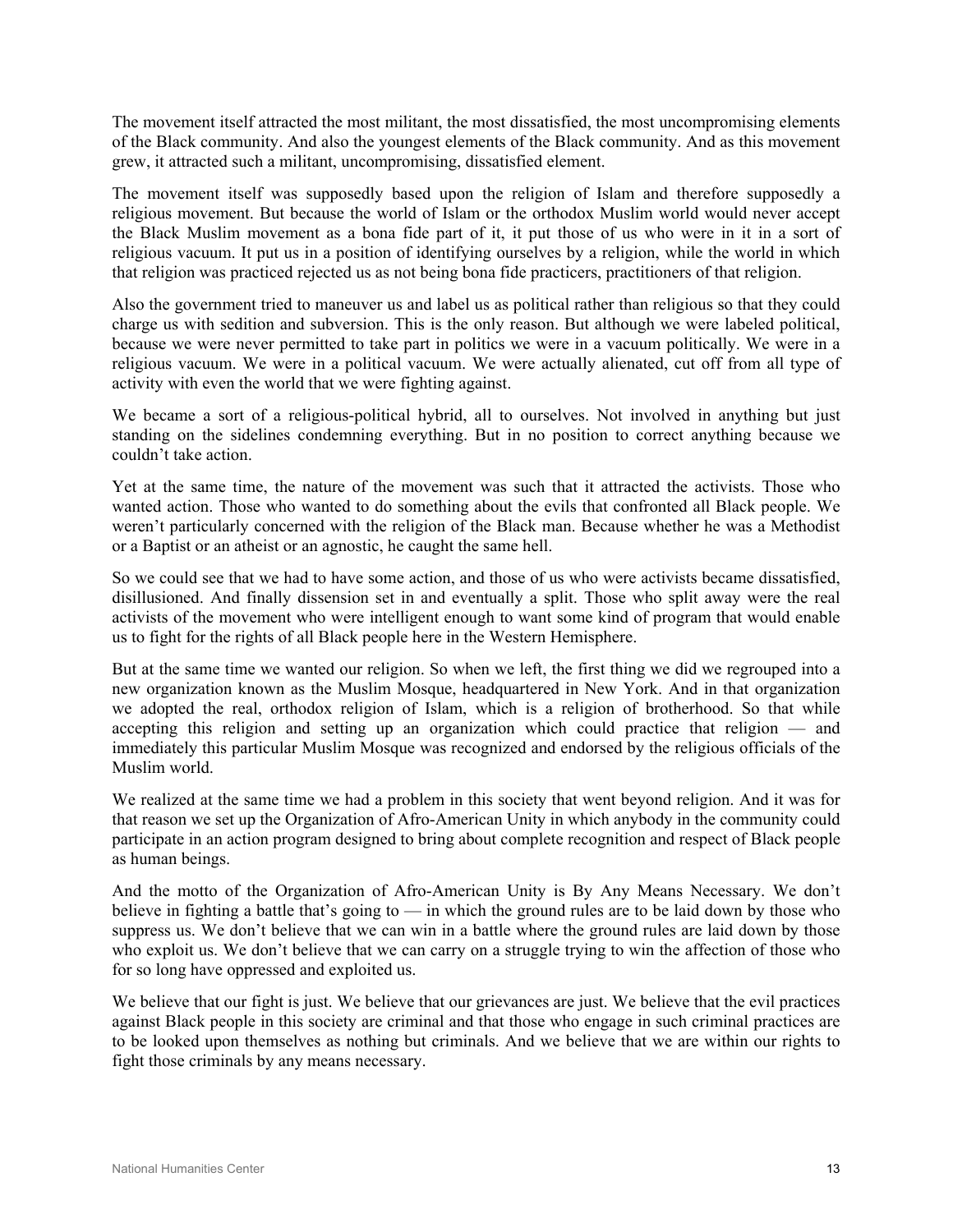This doesn't mean that we're for violence. But we do — we have seen that the federal government has shown its inability, its absolute unwillingness, to protect the lives and the property of Black people. We have seen where organized white racists, Klansmen, Citizens' Councilmen, and others can come into the Black community and take a Black man and make him disappear and nothing be done about it. We have seen that they can come in — [*Applause*]

We reanalyzed our condition. When we go back to 1939, Black people in America were shining shoes. Some of the most educated were shining in Michigan, where I came from, in Lansing, the capital. The best jobs you could get in the city were carrying trays out at the country club to feed white people. And usually the waiter at the country club was looked upon as the town big shot 'cause he had a good job around "good" white folks, you know. [*Laughter*]

He had the best education, but he'd be shining shoes right at the State House, the capitol. Shining the governor's shoes, and the attorney general's shoes, and this made him in the know, you know, 'cause he could shine white folks' shoes who were in big places. Whenever the people downtown wanted to know what was going on in the Black community, he was their boy. He was what's known as the "town Negro," the Negro leader. And those who weren't shining shoes, the preachers, also had a big voice in the community. That's all they'd let us do is shine shoes, wait on tables, and preach. [*Laughter*]

In 1939, before Hitler went on the rampage, or rather at the time — yeah, before Hitler went on the rampage, a Black man couldn't even work in the factory. We were digging ditches on WPA. Some of you all have forgotten too quick. We were ditchdigging on the WPA. Our food came from the welfare, they were stamped "not to be sold." I got so many things from the store called "not to be sold," I thought that was a store some place. [*Laughter*]

This is the condition the Black man was in, and that's till 1939. . . . Until the war started, we were confined to these menial tasks. When the war started, they wouldn't even take us in the army. A Black man wasn't drafted. Was he or was he not? No! You couldn't join the navy. Remember that? Wouldn't draft one. This was as late as 1939 in the United States of America!

They taught you to sing "sweet land of liberty" and the rest of that stuff. No! You couldn't join the army. You couldn't join the navy. They wouldn't even draft you. They only took white folks. They didn't start drafting us until the Negro leader opened up his big mouth, [*Laughter*] talking about, "If white folks must die, we must die too." [*Laughter and applause*]

The Negro leader got a whole lot of Negroes killed in World War II who never had to die. So when America got into the war, immediately she was faced with a manpower shortage. Up until the time of the war, you couldn't get inside of a plant. I lived in Lansing, where Oldsmobile's factory was and Reo's. There was about three in the whole plant and each one of them had a broom. They had education. They had gone to school. I think one had gone to college. But he was a "broomologist." [*Laughter*]

When times got tough and there was a manpower shortage, then they let us in the factory. Not through any effort of our own. Not through any sudden moral awakening on their part. They needed us. They needed manpower. Any kind of manpower. And when they got desperate and in need, they opened up the factory door and let us in.

So we began to learn to run machines. Then we began to learn how to run machines, when they needed us. Put our women in as well as our men. As we learned to operate the machines, we began to make more money. As we began to make more money, we were able to live in a little better neighborhood. When we moved to a little better neighborhood, we went to a little better school. And when we went to that better school, we got a little better education and got in a little better position to get a little better job.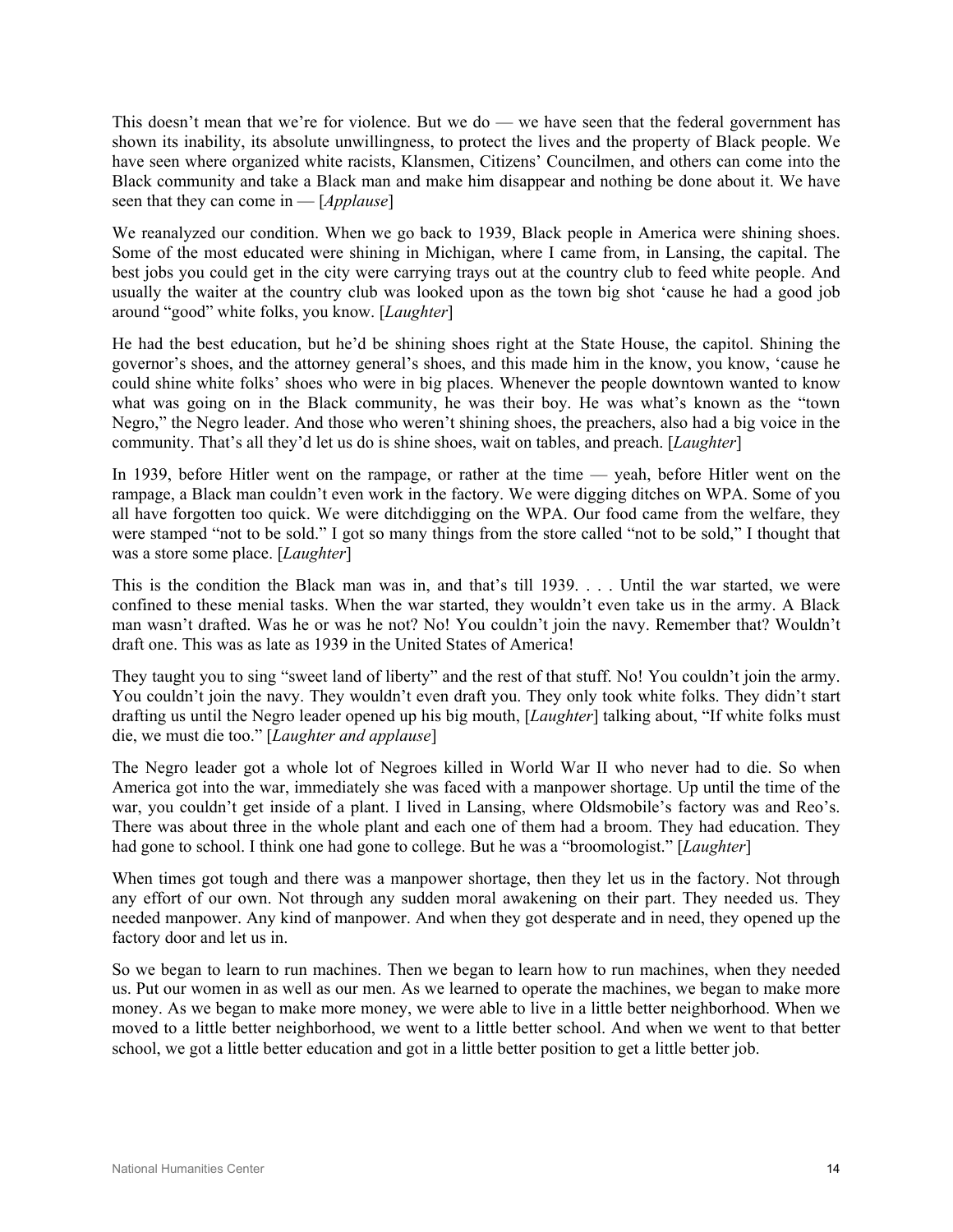It was no change of heart on their part. It was no sudden awakening of their moral consciousness. It was Hitler. It was Tojo. It was Stalin. Yes, it was pressure from the outside, at the world level, that enabled you and me to make a few steps forward.

Why wouldn't they draft us and put us in the army in the first place? They had treated us so bad, they were afraid that if they put us in the army and give us a gun and showed us how to shoot it — [*Laughter*] they feared that they wouldn't have to tell us what to shoot at. [*Laughter and applause*]

And probably they wouldn't have had. It was their conscience. So I point this out to show that it was not change of heart on Uncle Sam's part that permitted some of us to go a few steps forward. It was world pressure. It was threat from outside. Danger from outside that made it — that occupied his mind and forced him to permit you and me to stand up a little taller. Not because he wanted us to stand up. Not because he wanted us to go forward. He was forced to.

And once you properly analyze the ingredients that opened the doors even to the degree that they were forced open, when you see what it was, you'll better understand your position today. And you'll better understand the strategy that you need today. Any kind of movement for freedom of Black people based solely within the confines of America is absolutely doomed to fail. [*Applause*]

As long as your problem is fought within the American context, all you can get as allies is fellow Americans. As long as you call it civil rights, it's a domestic problem within the jurisdiction of the United States government. And the United States government consists of segregationists, racists. Why the most powerful men in the government are racists. This government is controlled by thirty-six committees. Twenty congressional committees and sixteen senatorial committees. Thirteen of the twenty congressmen that make up the congressional committees are from the South. Ten of the sixteen senators that control the senatorial committees are from the South. Which means, that of the thirty-six committees that govern the foreign and domestic directions and temperament of the country in which we live, of the thirty-six, twenty-three of them are in the hands of racists. Outright, stone-cold, dead segregationists. This is what you and I are up against. We are in a society where the power is in the hands of those who are the worst breed of humanity.

Now how are we going to get around them? How are we going to get justice in a Congress that they control? Or a Senate that they control? Or a White House that they control? Or from a Supreme Court that they control?

Look at the pitiful decision that the Supreme Court handed down. Brother, look at it! Don't you know these men on the Supreme Court are masters of legal — not only of law, but legal phraseology. They are such masters of the legal language that they could very easily have handed down a desegregation decision on education so worded that no one could have gotten around. But they come up with that thing worded in such a way that here ten years have passed, and there's all kind of loopholes in it. They knew what they were doing. They pretend to give you something while knowing all the time you can't utilize it.

They come up last year with a civil rights bill that they publicized all around the world as if it would lead us into the promised land of integration. Oh yeah! Just last week, the Right Reverend Dr. Martin Luther King come out of the jail house and went to Washington, D.C., saying he's going to ask every day for new legislation to protect voting rights for Black people in Alabama. Why? You just had legislation. You just had a civil rights bill. You mean to tell me that that highly publicized civil rights bill doesn't even give the federal government enough power to protect Black people in Alabama who don't want to do anything but register? Why it's another foul trick, 'cause they . . . tricked us year in and year out. Another foul trick. [*Applause*]

So, since we see — I don't want you to think I'm teaching hate. I love everybody who loves me. [*Laughter*] But I sure don't love those who don't love me. [*Laughter*]